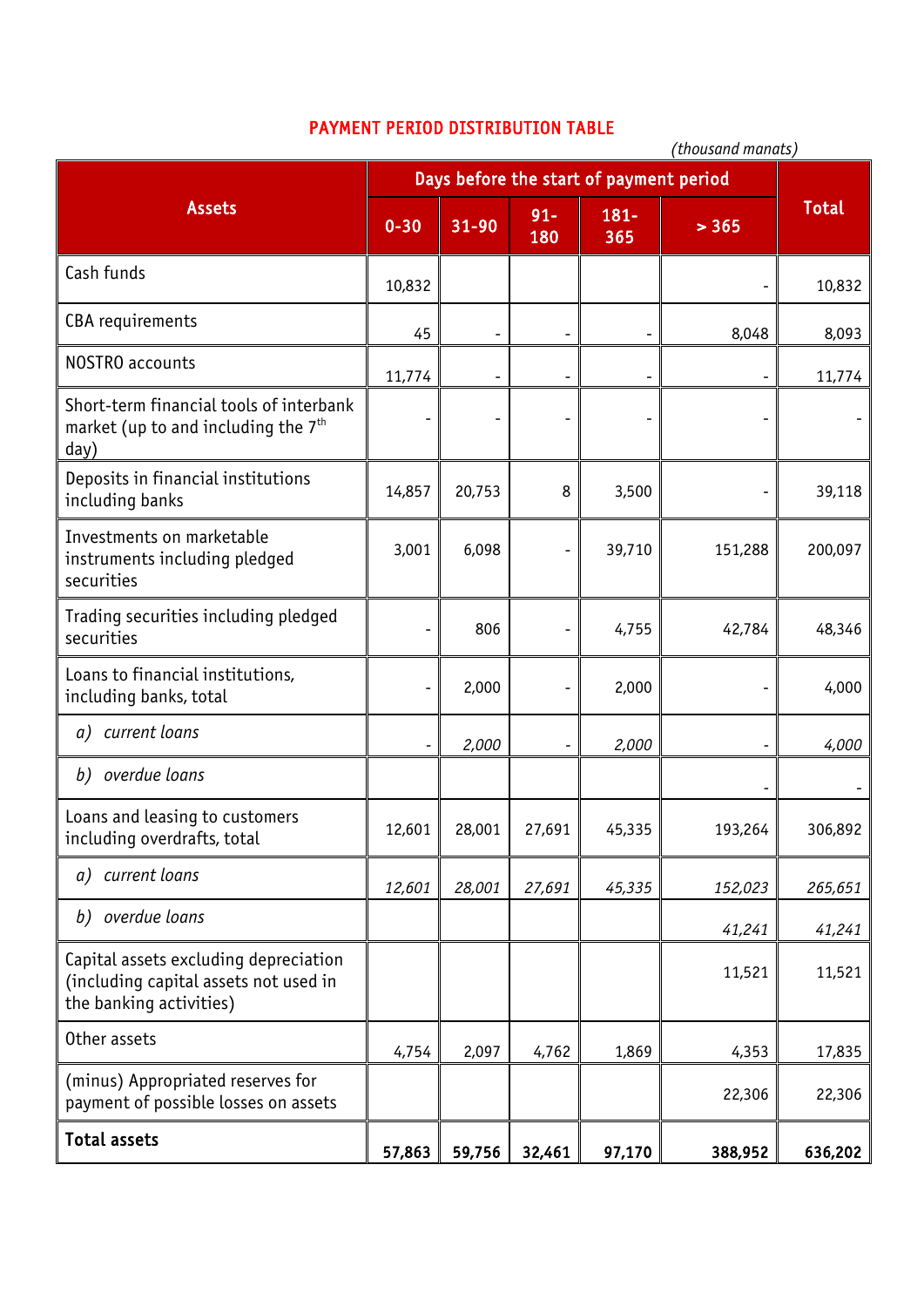## PAYMENT PERIODS DISTRIBUTION TABLE (continued)

|                                                                                                                  | (tnousana manats)                       |          |           |         |         |              |
|------------------------------------------------------------------------------------------------------------------|-----------------------------------------|----------|-----------|---------|---------|--------------|
| <b>Liabilities and equity</b>                                                                                    | Days before the start of payment period |          |           |         |         |              |
|                                                                                                                  | $0 - 30$                                | 31-90    | 91-180    | 181-365 | > 365   | <b>Total</b> |
| Customer deposits                                                                                                | 168,153                                 | 17,818   | 75,799    | 37,660  | 25,661  | 325,092      |
| deposits repayable on demand<br>a)<br>(physical and legal entities)                                              | 167,994                                 |          |           |         |         | 167,994      |
| time deposits with undefined<br>b)<br>maturity(physical and legal entities)                                      | 159                                     | 17,818   | 75,799    | 37,660  | 25,661  | 157,098      |
| <b>CBA</b> credits                                                                                               | 3,000                                   | 4,000    | 3,000     |         |         | 10,000       |
| "LORO" accounts (correspondent accounts<br>of banks)                                                             | 3                                       |          |           |         |         | 3            |
| Gained short-term financial tools of<br>interbank market (up to and including the<br>$7th$ day)                  |                                         |          |           |         |         |              |
| Deposits of banks and other financial<br>institutions                                                            | 7,852                                   | 41,415   | 5,100     |         | 1,000   | 55,367       |
| Loans received from banks (for the period<br>above 7 days)                                                       | 3,480                                   | 7,873    | 10,394    | 2,341   | ٠       | 24,088       |
| Loans received from other financial<br>institutions including international<br>institutions                      | 465                                     | 611      | 1,289     | 2,752   | 26,187  | 31,304       |
| Other liabilities                                                                                                | 1,396                                   | 538      | 354       | 543     | 510     | 3,341        |
| Equities                                                                                                         |                                         |          |           |         | 187,006 | 187,006      |
| Total liabilities (liabilities plus<br>equities)                                                                 | 184,348                                 | 72,256   | 95,937    | 43,296  | 240,365 | 636,202      |
| Net amount of financial assets<br>(liabilities) for each period (Row 14,<br>Table IV-A minus Row 13, Table IV-B) | (126, 485)                              | (12,500) | (63, 476) | 53,873  | 148,587 | (0.00)       |

*(thousand manats)*